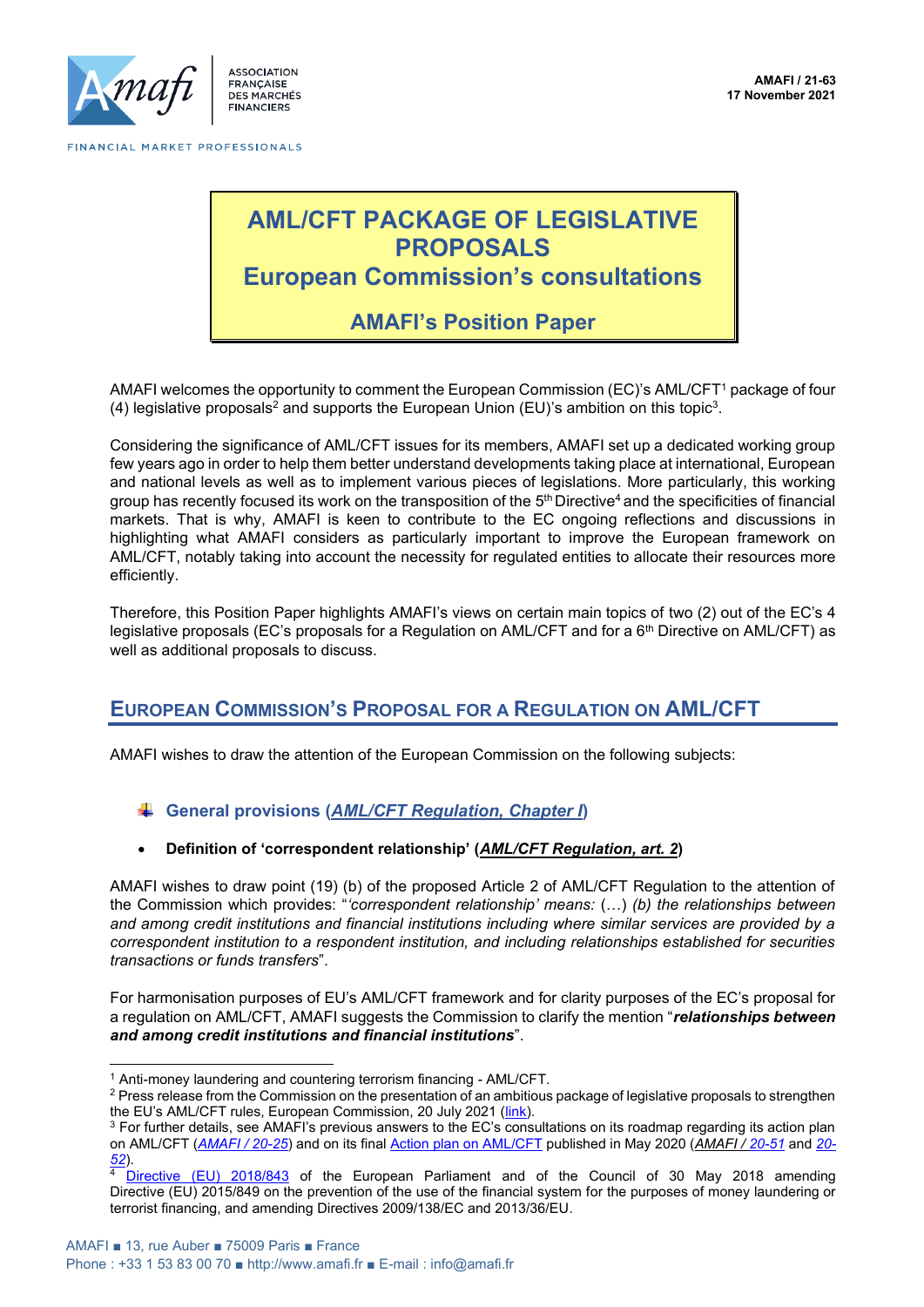

Indeed, it should be recalled the terms "*correspondent relationship*" were (first) defined by Article 3 (8) of the 4 th AML Directive<sup>5</sup> which provides that a "'*correspondent relationship' means:*

*(a) the provision of banking services by one bank as the correspondent to another bank as the respondent, including providing a current or other liability account and related services, such as cash management, international funds transfers, cheque clearing, payable-through accounts and foreign exchange services; (b) the relationships between and among credit institutions and financial institutions including where similar services are provided by a correspondent institution to a respondent institution, and including relationships established for securities transactions or funds transfers*;".

If this European definition was transposed into French law in February 2020<sup>6</sup> there are questions / discussions about the terms "*relationships established for securities transactions*" and what they in practice mean and which relationships those terms really cover.

In AMAFI's view the actual European definition does not apply to investment services (including the service of order(s) execution for a third party – provided by a broker to its client, asset manager), notably in light of [the Wolfsberg Correspondent Banking Due Diligence Questionnaire](https://www.wolfsberg-principles.com/wolfsbergcb) ("CBBDQ") which provides that "*Correspondent Banking is the provision of a current or other liability account, and related services, to another financial institution, including affiliates, used for the execution of third party payments and trade*  finance, as well as its own cash clearing, liquidity management and short-term borrowing or investment *needs in a particular currency*." (*Wolfsberg's CBDDQ, Glossary, p. 4*). Thus, the Wolfsberg definition of correspondent banking, which seems very complete and precise, does not cover the services of order(s) execution neither any mediation activity.

More precisely, and for example, AMAFI believes the nature of the "business relationship" between an entity receiving / transmitting orders (a "RTO", in French a "*récepteur/transmetteur d'ordres*") and an executing broker (in French a "*négociateur*") in the context of services of reception or transmission of orders (see the graphic below) presents in practice low risks of ML/FT<sup>7</sup> .



The terms "business relationship" in France refers to a precise definition. Two (2) conditions need to be fulfilled in this regard: (i) characterisation of a business relationship or "commercial relationship"; and (ii) the relationship has to stand the test of time.

<sup>5</sup> [Directive \(EU\) 2015/849](https://eur-lex.europa.eu/legal-content/FR/TXT/?uri=CELEX%3A32015L0849) of the European Parliament and of the Council of 20 May 2015 on the prevention of the use of the financial system for the purposes of money laundering or terrorist financing (it is also referred to as "AMLD 4"), amending Regulation (EU) No 648/2012 of the European Parliament and of the Council, and repealing Directive 2005/60/EC of the European Parliament and of the Council and Commission Directive 2006/70/EC. <sup>6</sup> See *[French Code monétaire et financier, art. L. 561-10-3, III.](https://www.legifrance.gouv.fr/codes/article_lc/LEGIARTI000041577802)*

<sup>7</sup> In this context, when a client, an investment service provider, is located in an EU, or EEA, country, it can be considered as ''low-risk'' (see *[French Code monétaire et financier, art. R. 561-15](https://www.legifrance.gouv.fr/codes/article_lc/LEGIARTI000041592300/)*). Therefore, according to [article L. 561-9 of the](https://www.legifrance.gouv.fr/codes/article_lc/LEGIARTI000041577821/)  [French Code monétaire et financier,](https://www.legifrance.gouv.fr/codes/article_lc/LEGIARTI000041577821/) it is possible to apply towards this investment service provider simplified CDD measures (see *[French Code monétaire et financier, art. R. 561-14-2](https://www.legifrance.gouv.fr/codes/article_lc/LEGIARTI000036822473)*). In other words, there is no obligation, in France, to check the identity and the knowledge elements related to the business affairs of / with the investment service provider and, as the case may be, of its beneficial owners. For example when the investment service provider is listed on a French, or in another EU or EEA country's regulated market (see *[French Code monétaire et financier, art. R. 561-8](https://www.legifrance.gouv.fr/codes/article_lc/LEGIARTI000041592247)*), it is not mandatory to identify its beneficial owners.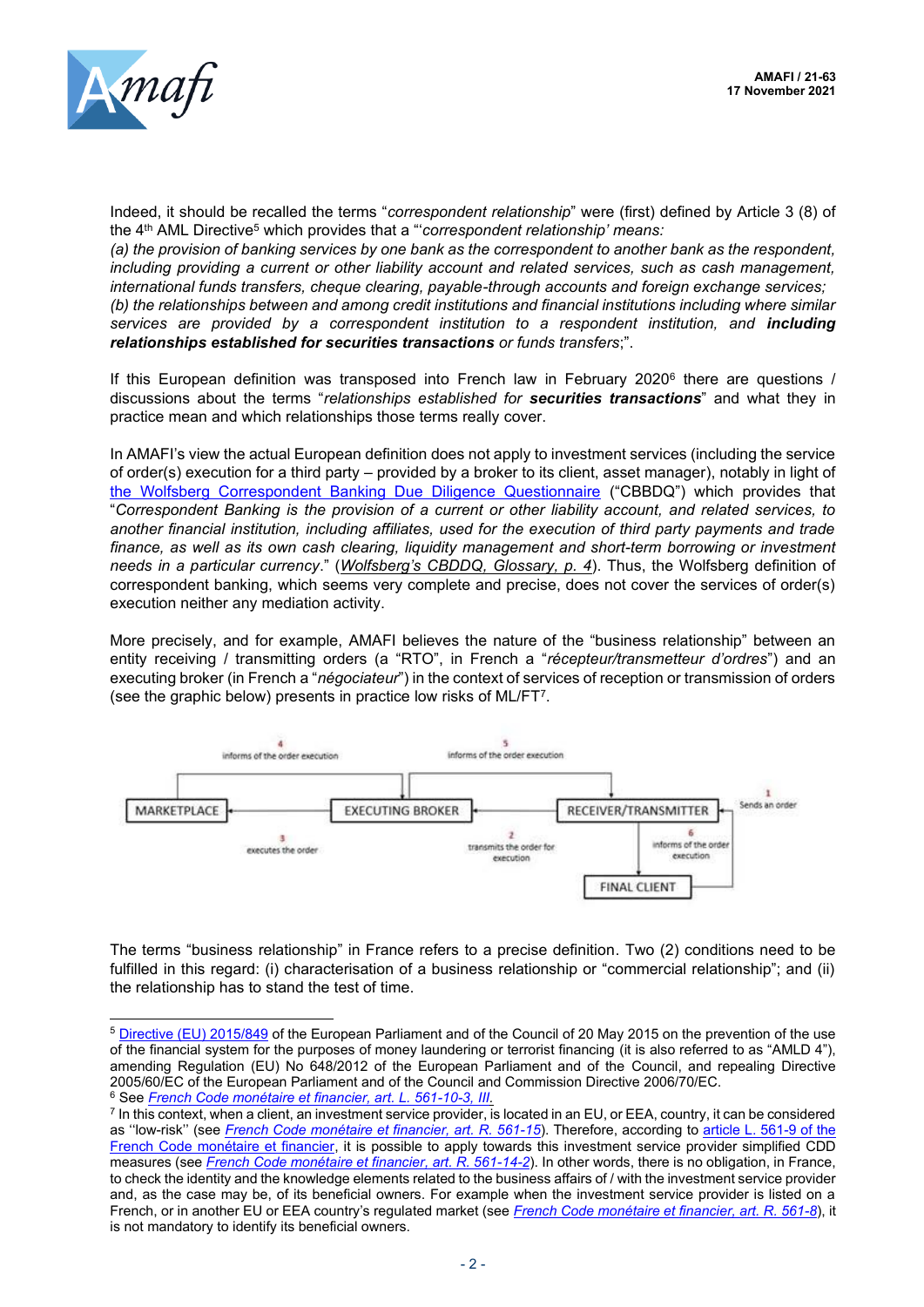

Thus, in the hypothesis given hereabove, AMAFI considers the following business relationships are characterised between:

- the executing broker and the receiver/transmitter of the order;
- the receiver/transmitter of the order and the final client (end customer).

Nevertheless, according to AMAFI, **there is no business relationship between the executing broker and the final client**. Furthermore, in AMAFI's view **a correspondent banking relationship cannot be established between the executing broker and the RTO**. Considering otherwise would concern highly AMAFI's members since there would be significant impacts to retain this qualification of correspondent banking relationship, in particular the reinforcement of CDD measures to be undertaken by broker / dealer on their RTO clients (like asset managers). All the more so as we should not forget it is the responsibility of the RTO to take all the AML/CFT steps required vis-à-vis its own clients who / which do not have any contact with the executing broker. Thus, the executing broker does not execute orders on behalf of the end customer (whose investment decision rationality and context are not known by the executing broker) but on behalf of its own client, the RTO. In addition, and as mentioned above, executing brokers and RTO are regulated / obliged entities consequently integrated in an activity presenting by nature a low risk of ML/FT. On the contrary, the correspondent banking relationship oversees a scheme in which a bank calls upon another bank, often for geographic / currencies reasons in order to realise operations / transactions involving funds on behalf of its client which, on the contrary in that particular case, presents a high ML/FT risk.

Finally, the procedure for entering into correspondent banking relationships is fairly rigid: in addition to responding to the CBDDQ including 110 questions (compared with 41 questions included in the Wolfsberg's [Financial Crimes Compliance Questionnaire](https://www.wolfsberg-principles.com/sites/default/files/wb/FCCQ_V1.1_SC04_.pdf) or "FCCQ"), it requires both parties' signature of a complex convention (which involves prior negotiations), after the collection of the approval of the management board. Consequently, if the relationship between the executing broker and the RTO was considered as a correspondent banking one, it would cause an important and necessary review of the legal documentation on the matter and human and operational resources' engagement.

## **Internal policies, controls and procedures of obliged entities (***AML/CFT Regulation, Chapter II***)**

### • **Compliance functions (***AML/CFT Regulation, art. 9***)**

AMAFI wishes to highlight the proposed Article 9 of AML/CFT Regulation which distinguishes the functions of **compliance manager** (*AML/CFT Regulation, art. 9.1 and 2*) and **compliance officer** (*AML/CFT Regulation, art. 9.3*). Indeed, **this distinction** is a new element of the EU AML/CFT framework which has no equivalent in the French AML/CFT framework. And, even if paragraph 6 of the proposed Article 9 provides that where the size of the obliged entities justifies it, these functions may be performed by the same natural person; according to AMAFI, the distinction operated in this Article 9 mixes different tasks making it difficult for obliged entities to appoint these new EU functions. More precisely, and for example, in France, obliged entities already designated an AML/CFT compliance officer and a senior manager responsible for AML/CFT at the EU level (especially for groups). And AML/CFT compliance officers are usually (and for examples) in charge of the day-to-day operations of the obliged entities' AML/CFT policies but also of the implementation of those policies and of the reporting to the management body and to the national competent authority, training and awareness etc. Besides, paragraph 3 of the proposed Article 9 provides that the compliance officer shall also be responsible for reporting suspicious transactions (STORs $^8$ ) to the Financial Intelligence Unit (FIU), but in French law, depending on the size and the structure of the obliged entity, the AML/CFT compliance officer can be responsible for STORs but can also be the FIU's correspondent (it means the AMLCO is recipient of STORs acknowledgement of receipt and is in charge of the French FIU – TRACFIN – information or documents requests)<sup>9</sup>.

<sup>8</sup> Suspicious transaction and order report or "STOR".

<sup>&</sup>lt;sup>9</sup> For further details see the French Autorité de contrôle prudentiel et de résolution (ACPR) and TRACFIN (French FIU) [Joint Guidelines on declaration and information requirements to TRACFIN](https://www.economie.gouv.fr/files/201810_ldds_tracfin_1.pdf) (in French only).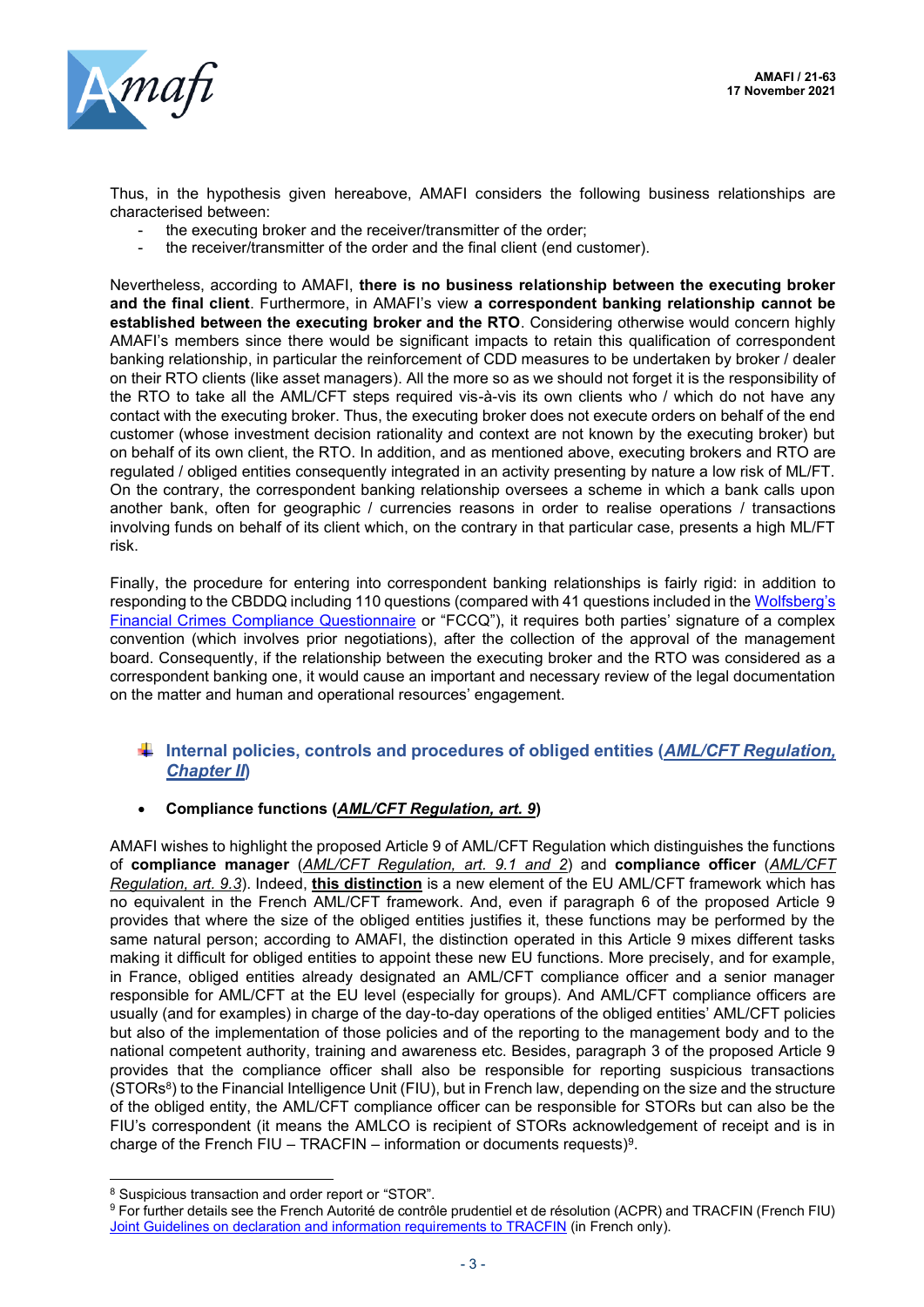

Furthermore, the procedures for appointing the AMLCO in paragraph 3 of the proposed Article 9 ("*by the boards of directors or governing body*") would present difficulties and important constraints for obliged entities. Indeed, according to AMAFI's members' practices, AMLCO are today appointed by the relevant level of the AML/CFT management taking into consideration the size of the entities, the nature of their activity, the complexity and risk generated by the services and/or activities carried out by the obliged entities.

Therefore, and in view of the above, AMAFI considers the proposed Article 9 needs to be clarified in order to take better account of obliged entities' structures, practices and actual organisations. This need of clarification is even more important considering the fact this proposed Article 9 is provided in the proposal for a regulation on AML/CFT which will be of direct application on obliged entities in every Member States.

Finally, AMAFI believes the distinction provided in the proposed Article 9 echoes the one made in the European Banking Authority (EBA)'s consultation on its Draft Guidelines on AML compliance officers (AMLCO) which ended at the beginning of November<sup>10</sup>. In order to ensure legal and regulatory stability, AMAFI wishes to propose an alignment between the proposed Article 9 and the future Guidelines on AMLCO which distinguish the functions of senior manager responsible for AML/CFT and the AML/CFT compliance officer (AMLCO). Thus, AMAFI suggests the EC to consider the results of the EBA's consultation to adjust and clarify the articulation of Article 9 as they should give a good indication of Member States' national frameworks and obliged entities' practices and organisations regarding AML/CFT compliance functions.

• **Integrity of employees entrusted with tasks related to the obliged entity's compliance with draft AML/CFT Regulations (***AML/CFT Regulation, art. 11***)**

Even if Chapter VI of the AML/CFT Regulation proposal provides "Data protection and record-retention" requirements, AMAFI wishes to suggest to the EC to coordinate the proposed Article 11 with data protection requirements<sup>11</sup> in order to prevent any employers' infringement of such requirements regarding employees' personal data.

- **Customer due diligence (***AML/CFT Regulation, Chapter III***) & beneficial ownership transparency (***AML/CFT Regulation, Chapter IV***)**
- **Identification and verification of the customer's identity (***AML/CFT Regulation, arts. 18 and 44***)**

Paragraphs 2 and 4 of the proposed Article 18 provides that "*For the purposes of identifying the beneficial owner of a legal entity, obliged entities shall collect the information referred to in Article 44(1), point (a), and the information referred to in paragraph 1, point (b), of this Article*. (…) *Obliged entities shall obtain the information, documents and data necessary for the verification of the customer and beneficial owner identity through either of the following:*

*(a) the submission of the identity document, passport or equivalent and the acquisition of information from reliable and independent sources, whether accessed directly or provided by the customer;*

*(b) the use of electronic identification means and relevant trust services as set out in Regulation (EU) 910/2014*."

<sup>10</sup> EBA – Consultation Paper – Draft Guidelines on policies and procedures in relation to compliance management and the role and responsibilities of the AML/CFT Compliance Officer under Article 8 and Chapter VI of Directive (EU) 2015/849 (*[EBA/CP/2021/31](https://www.eba.europa.eu/calendar/consultation-draft-guidelines-role-tasks-and-responsibilities-amlcft-compliance-officers)*). AMAFI also responded to this Consultation: see (*[AMAFI / 21-59](http://amafi.fr/download/pages/SgDF6jrZhgezmULyt8D7OW9n8iAHSV5HmgsSs19c.pdf)*).

<sup>&</sup>lt;sup>11</sup> And more particularly with the General Data Protection Regulation (GDPR): [Regulation \(EU\) 2016/679](https://eur-lex.europa.eu/legal-content/EN/TXT/?uri=CELEX%3A32016R0679) of the European Parliament and of the Council of 27 April 2016 on the protection of natural persons with regard to the processing of personal data and on the free movement of such data, and repealing Directive 95/46/EC.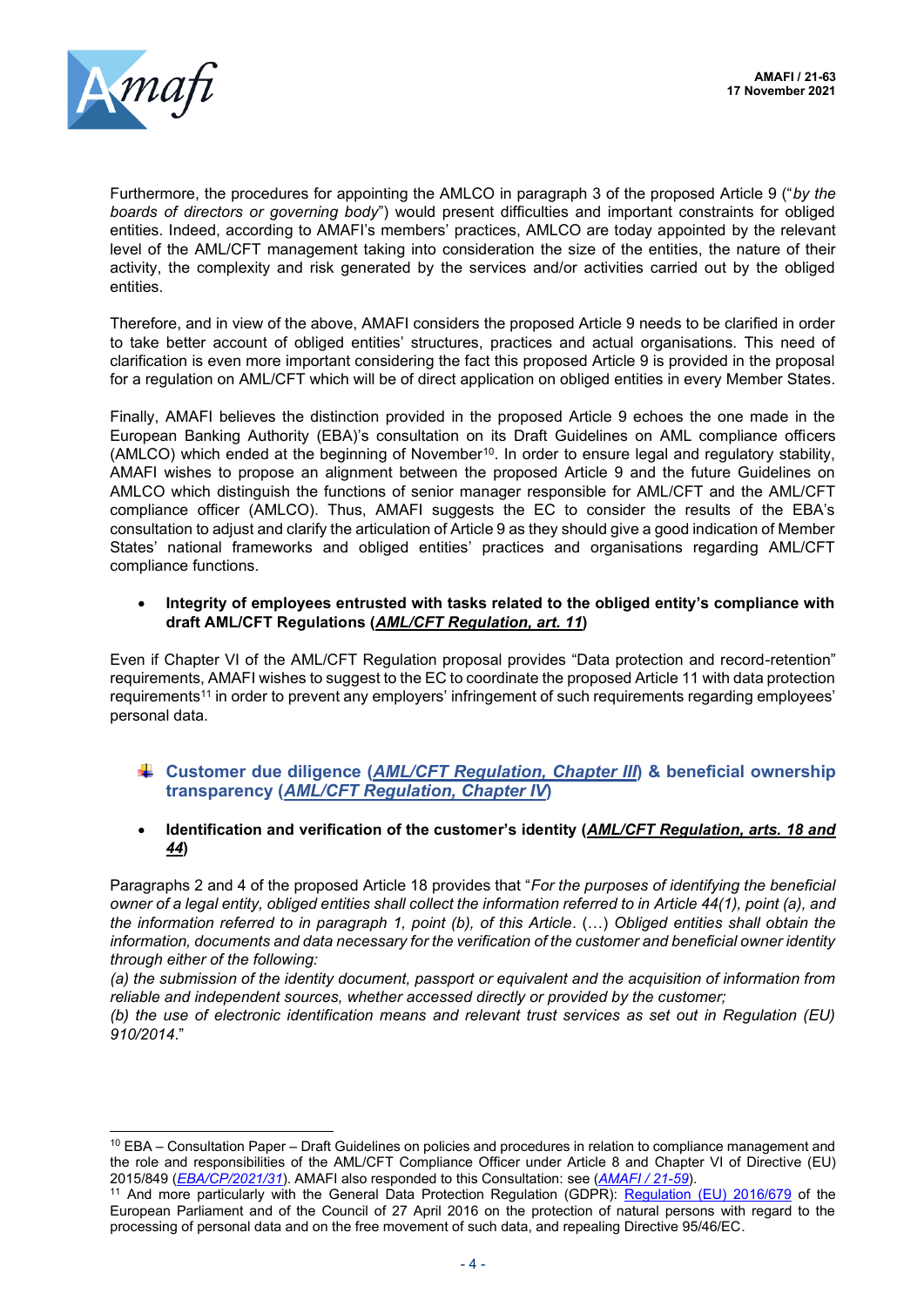

And paragraph 1 of the proposed Article 44 provides: "*For the purpose of this Regulation, beneficial ownership information shall be adequate, accurate, and current and include the following:* 

*(a) the first name and surname, full place and date of birth, residential address, country of residence and nationality or nationalities of the beneficial owner, national identification number and source of it, such as passport or national identity document, and, where applicable, the tax identification number or other equivalent number assigned to the person by his or her country of usual residence;*

*(b) the nature and extent of the beneficial interest held in the legal entity or legal arrangement, whether through ownership interest or control via other means, as well as the date of acquisition of the beneficial interest held;* 

*(c) information on the legal entity or legal arrangement of which the natural person is the beneficial owner in accordance with Article 16(1) point (b), as well as the description of the control and ownership structure*."

Thus, in the context of customer due diligence (CDD), and more particularly of identification and verification of the customer's identity, obliged entities would have the obligation to obtain the beneficial owner's identity document, passport or equivalent and the date of acquisition of the beneficial interest held by the beneficial owner. Those requirements would cause important constraints to obliged entities (in particular regarding the time and the resources such obligations would mobilise). Indeed, today, in France, obliged entities have the obligation to collect only the following information: surname, forename, date and place of birth of the beneficial owner. That is why, AMAFI would recommend the EC to grant to Member States the possibility to maintain their actual national requirements on this particular topic. All the more so as mentioned above and in link with recital 35 and articles 12 and 13 of the EC's proposal for  $6<sup>th</sup>$  Directive on AML/CFT (see below), with the aim of ensuring a proportionate and balanced approach and to guarantee the rights to private life and personal data protection, it should be possible for Member States to provide for exemptions to the disclosure of the personal information on the beneficial owner.

#### • **Identification of Beneficial Owners for corporate and other legal entities (***AML/CFT Regulation, recital 65 and art. 42***)**

Recitals 65 and 66 of EC's proposal for an AML/CFT Regulation provides: "*Detailed rules should be laid down to identify the beneficial owners of corporate and other legal entities and to harmonise definitions of beneficial ownership. While a specified percentage shareholding or ownership interest does not automatically determine the beneficial owners, it should be one factor among others to be taken into account. Member States should be able, however, to decide that a percentage lower than 25% may be an indication of ownership or control. Control through ownership interest of 25% plus one of the shares or voting rights or other ownership interest should be assessed on every level of ownership, meaning that this threshold should apply to every link in the ownership structure and that every link in the ownership structure and the combination of them should be properly examined*.

*A meaningful identification of the beneficial owners requires a determination of whether control is exercised via other means. The determination of control through an ownership interest is necessary but not sufficient and it does not exhaust the necessary checks to determine the beneficial owners. The test on whether any natural person exercises control via other means is not a subsequent test to be performed only when it is not possible to determine an ownership interest. The two tests, namely that of control through an ownership interest and that of control via other means, should be performed in parallel. Control through other means may include the right to appoint or remove more than half of the members of the board of the corporate entity; the ability to exert a significant influence on the decisions taken by the corporate entity; control through formal or informal agreements with owners, members or the corporate entities, as well as voting arrangements; links with family members of managers or directors or those owning or controlling the corporate entity; use of formal or informal nominee arrangements*."

While paragraph 1 of the proposed Article 42 provides: "*In case of corporate entities, the beneficial owner(s) as defined in Article 2(22) shall be the natural person(s) who control(s), directly or indirectly, the corporate entity, either through an ownership interest or through control via other means. For the purpose of this Article, 'control through an ownership interest' shall mean an ownership of 25% plus one of the shares or voting rights or other ownership interest in the corporate entity, including through bearer shareholdings, on every level of ownership.*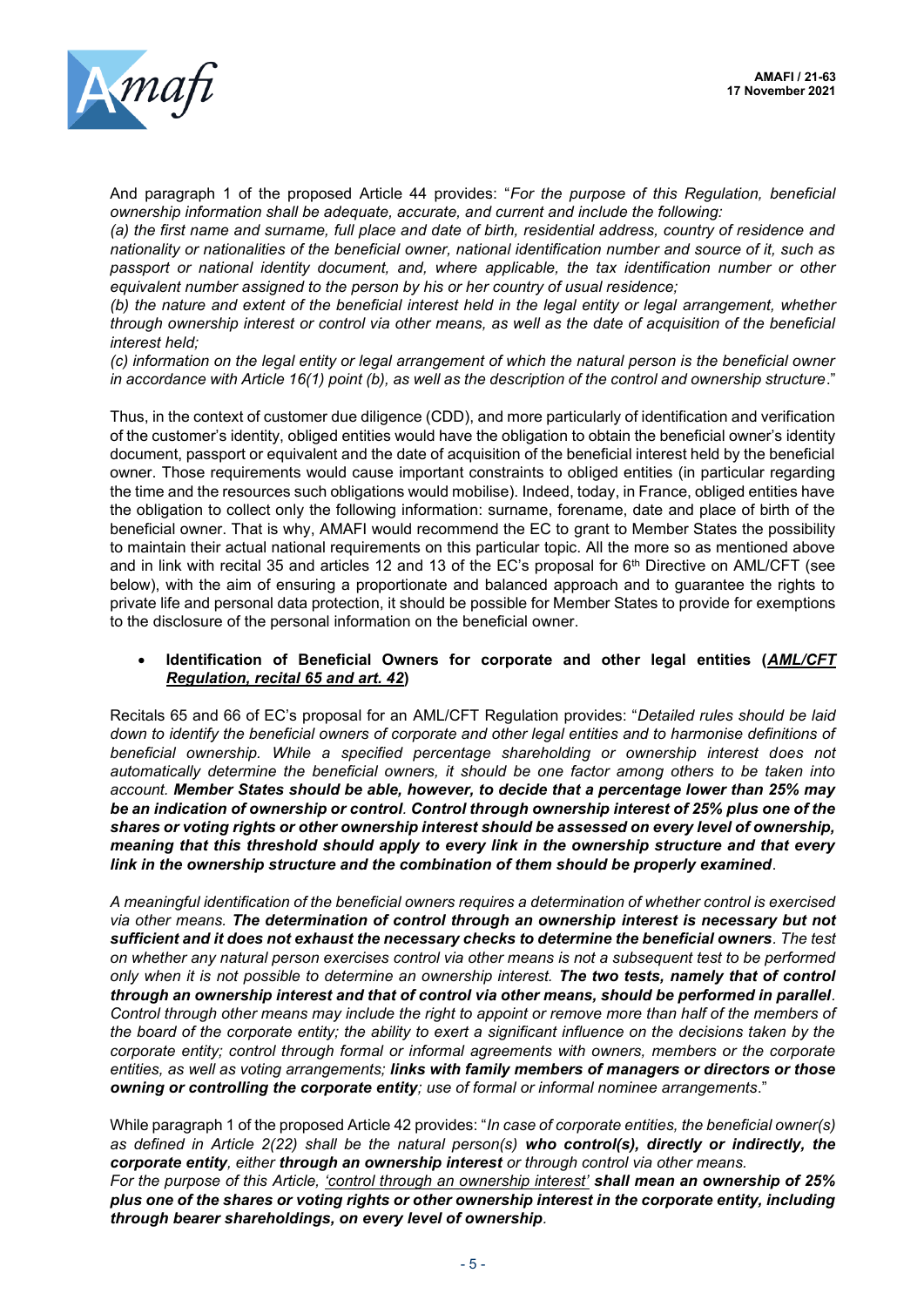

*For the purpose of this Article, 'control via other means' shall include at least one of the following: (a) the right to appoint or remove more than half of the members of the board or similar officers of the corporate entity;*

*(b) the ability to exert a significant influence on the decisions taken by the corporate entity, including veto rights, decision rights and any decisions regarding profit distributions or leading to a shift in assets;* 

*(c) control, whether shared or not, through formal or informal agreements with owners, members or the corporate entities, provisions in the articles of association, partnership agreements, syndication agreements, or equivalent documents depending on the specific characteristics of the legal entity, as well as voting arrangements;* 

#### *(d) links with family members of managers or directors/those owning or controlling the corporate entity;*

*(e) use of formal or informal nominee arrangements.* 

*Control via other means may be determined also in accordance with the criteria of Article 22(1) to (5) of Directive 2013/34/EU*."

First of all, AMAFI considers the drafting of recital 65 and of the second subparagraph of the proposed Article 42.1 mentioned above is ambiguous, and that its impacts could be potentially important for obliged entities (for example, should obliged entities consider the threshold of 25% to every level of ownership?). Therefore, AMAFI wishes to suggest to the EC to clarify the writing of recital 65 and of the second subparagraph of the proposed Article 42.1.

Then, AMAFI wishes to draw the EC's attention to point (d) of the proposed Article 42.1 quoted above, which according to AMAFI needs to be clarified as it is not understandable for obliged entities at this stage.

#### • **Provisions relating to the interconnection of Member States' central registers holding beneficial ownership information (***AML/CFT Regulation, art. 48; AMLD 6, recital (36) and following., Chapter II, arts. 10 to 13 included***)**

As exposed in our previous answers (*AMAFI / [20-25](http://amafi.fr/download/pages/DSE9t209flAM7pbDFNMdaqyrQsYGCsZgMNw8NL5v.pdf)* and *[20-51](http://amafi.fr/download/pages/AVzO6VC1JCpwfmA3YIorqzgORBfxUEV1ceyaeoBc.pdf)*), in AMAFI's view, a prompt delivery of the EU consolidated beneficial ownership register gathering the information hold in the 28 different central national registers would considerably facilitate the application of customer due diligence measures. Indeed, as of now, as soon as they enter into a European relationship (which is the case of investment firms), financial entities should require access to all those registers which are not as easily accessible as the French register. Moreover, a consolidated European register would allow obliged entities to allocate their resources more efficiently.

As mentioned below, if AMAFI noticed the EC's proposal for a  $6<sup>th</sup>$  AML/CFT Directive provides a whole Chapter on the registers and dedicated section on beneficial ownership registers and their access rules (see below: *AMLD 6, Chapter II, Section I, arts 10 to 13 included*), and even if the proposed Article 10 of the 6th AML/CFT Directive proposal provides for the empowerment of the EC to adopt implementing acts in the matter (it only targets the format for the submission of beneficial ownership information to the central register – see *AMLD 6, art. 10.4*); AMAFI regrets the provisions regarding the interconnection of Member States' central registers holding beneficial ownership information through the European Central Platform established by Directive (EU) 2017/1132<sup>12</sup>, are not provided in the EC's proposal for an AML/CFT Regulation of direct application, or at least in a dedicated delegated regulation of direct application for its prompt delivery. That would indeed and thus participate to legal and regulatory stability in the matter, and that it would foster harmonisation.

<sup>&</sup>lt;sup>12</sup> [Directive \(EU\) 2017/1132](https://eur-lex.europa.eu/legal-content/en/TXT/?uri=CELEX:32017L1132) of the European Parliament and of the Council of 14 June 2017 relating to certain aspects of company law.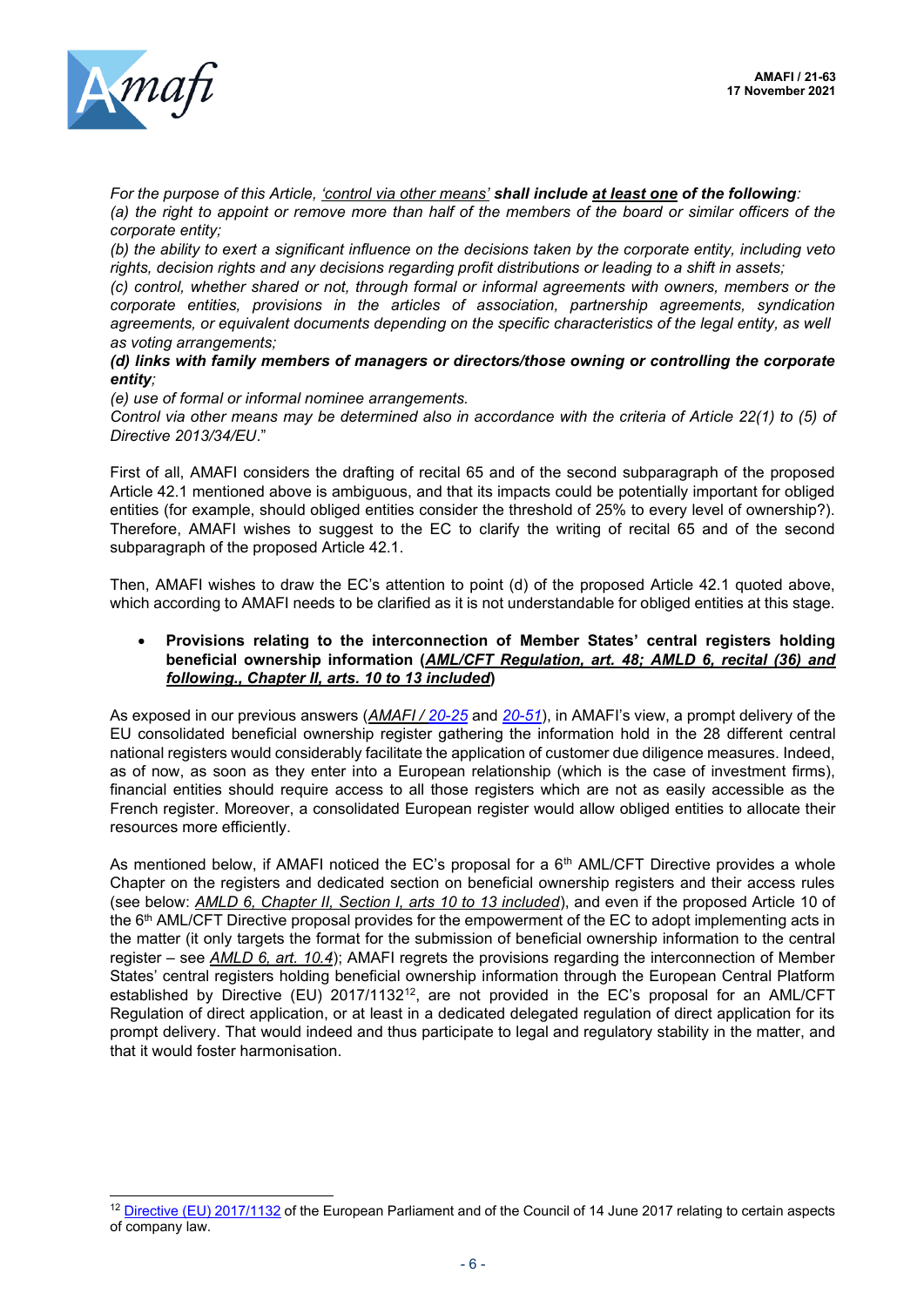

**Customer due diligence (***AML/CFT Regulation, Chapter III***)**

#### • **Verification of the customer and beneficial owner identity through the use of electronic identification means (***AML/CFT Regulation, arts. 18.4 and 22.1***)**

Point (b) of paragraph 4 of the proposed Article 18 and point (d) of paragraph 1 of the proposed Article 22 of the EC's proposal for an AML/CFT Regulation refer to the use of electronic identification means for verification of the customer and beneficial owner identity. Nevertheless, point (d) of paragraph 1 of the proposed Article 22 relegates to the future AMLA<sup>13</sup> (by two years after the entry into force of the EC's proposal for a Regulation on AML/CFT) to draft regulatory technical standards (RTS) specifying "*the list of attributes which electronic identification means* (…) *services referred to in Article 18(4), point (b), must feature in order to fulfil the requirements of Article 16, points (a), (b) and (c) in case of standard, simplified and enhanced customer diligence*."

According to AMAFI it is regrettable to put off the discussions on the electronic identification means whereas, in the context of technological developments and progress in digitalisation, remote customer onboardings multiply.

While awaiting for the future AMLA RTS specifying the list of attributes which electronic identification means must feature in order to fulfil EU's AML/CFT requirements, obliged entities would therefore not be able to resort to proper electronic identification means where remote performance of CDD could be carried out, whereas:

- the identification solutions as set out in Regulation (EU) N° 910/2014 of the European Parliament and of the Council<sup>14</sup> and the proposal for an amendment to it in relation to a framework for a European Digital Identity<sup>15</sup> will soon enable secure and trusted means of customer identification and verification for both prospective and existing customers and facilitate the remote performance of CDD; and
- some Member States have already notified their electronic identification schemes pursuant to Article 9(1) of Regulation (EU) N° 910/2014 of the European Parliament and of the Council on electronic identification and trust services for electronic transactions in the internal market<sup>16</sup>.

Therefore, AMAFI wishes to suggest to the European and national competent authorities to initiate the discussions on this issue as soon as possible in order to enable obliged entities to respond to their prospective and existing clients' demands and needs, but also to foster harmonisation, to secure minimum requirements (notably on security and data protection matters), while supporting innovations and competition in the EU framework.

#### • **Identification of the purpose and intended nature of a business relationship or occasional transaction (***AML/CFT Regulation, art. 20***)**

The proposed Article 20 provides that "*Before entering into a business relationship or performing an occasional transaction, an obliged entity shall obtain at least the following information in order to understand its purpose and intended nature:*

*(a) the purpose of the envisaged account, transaction or business relationship;*

- *(b) the estimated amount and economic rationale of the envisaged transactions or activities;*
- *(c) the source of funds;*

*(d) the destination of funds*."

 $13$  Anti-money laundering authority - AMLA.

<sup>&</sup>lt;sup>14</sup> [Regulation \(EU\) N° 910/2014](https://eur-lex.europa.eu/legal-content/EN/TXT/?uri=uriserv:OJ.L_.2014.257.01.0073.01.ENG#:~:text=Regulation%20%28EU%29%20No%20910%2F2014%20of%20the%20European%20Parliament,in%20the%20internal%20market%20and%20repealing%20Directive%201999%2F93%2FEC) of the European Parliament and of the Council of 23 July 2014 on electronic identification and trust services for electronic transactions in the internal market and repealing Directive 1999/93/EC. <sup>15</sup> Proposal for a Regulation of the European Parliament and of the Council amending Regulation (EU) N° 910/2014 as

regards establishing a framework for a European Digital Identity, June 2021, [COM/2021/281 final.](https://op.europa.eu/en/publication-detail/-/publication/5d88943a-c458-11eb-a925-01aa75ed71a1/language-en/format-PDF/source-search)

<sup>16</sup> See the Notices from Member States published in the Official Journal of the European Union (JOEU): "Electronic identification schemes notified pursuant to Article 9(1) of Regulation (EU) No 910/2014 of the European Parliament and of the Council on electronic identification and trust services for electronic transactions in the internal market" ([link\)](https://beta.op.europa.eu/en/publication-detail/-/publication/4a75a8b4-3de2-11eb-b27b-01aa75ed71a1/language-en/format-PDF/).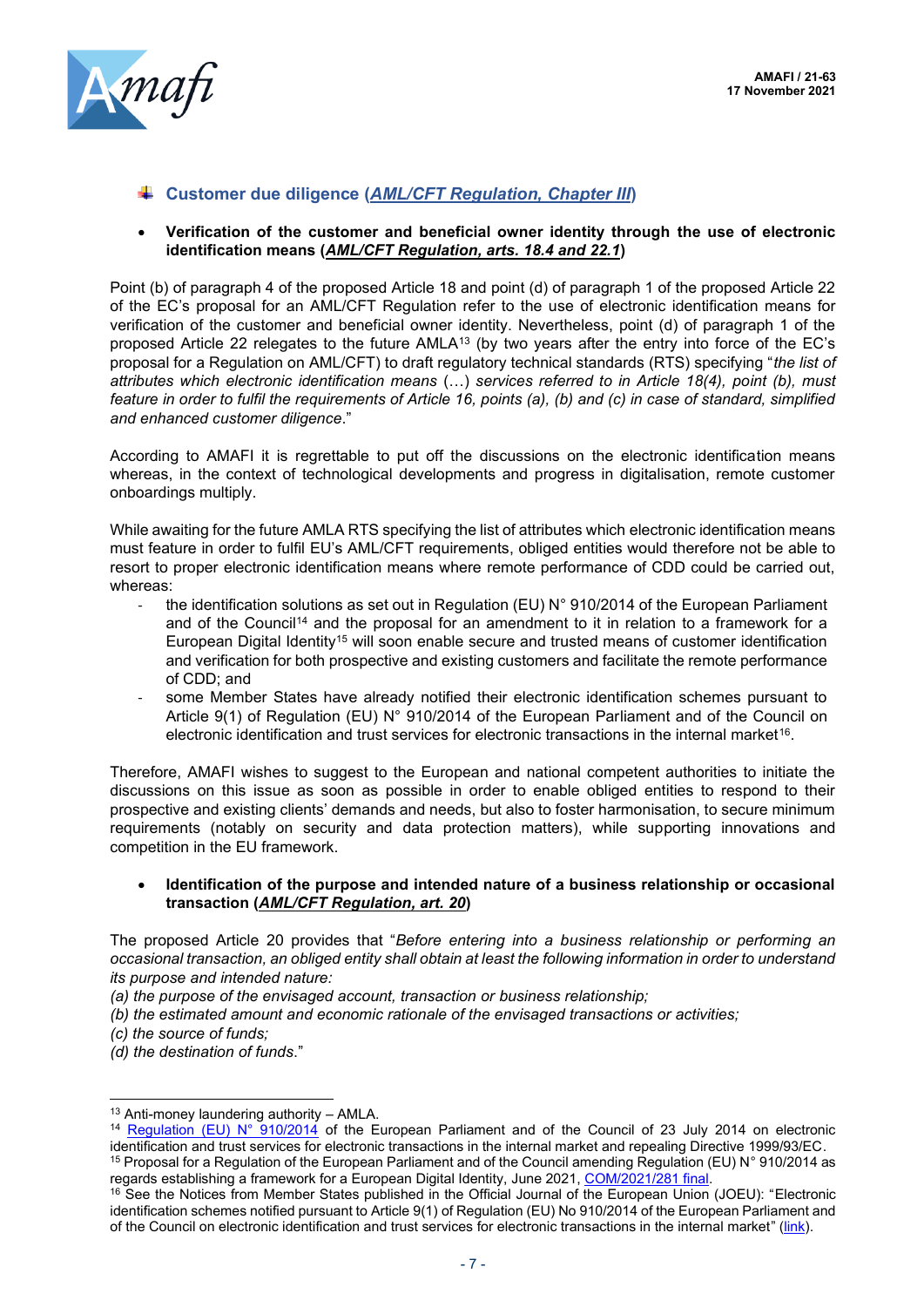

According to AMAFI this proposed Article and the obligation for obliged entities to collect that information to understand the purpose and intended nature of a business relationship or occasional transaction it provides, seems disproportionate and does not respect the risk-based approach principle which was introduced by the 4<sup>th</sup> Directive on AML/CFT.

AMAFI wishes to underline that French law<sup>17</sup> provides the obligation for obliged entities to collect such information according to the situation and the risks concerned.

• **Ongoing monitoring of the business relationship and monitoring of transactions performed by customers (***AML/CFT Regulation, art. 21.2***)**

Paragraph 2 of the proposed Article 21 provides that "*In the context of the ongoing monitoring* [of the business relationship]*, obliged entities shall ensure that the relevant documents, data or information of the customer are kept up-to-date.* 

*The frequency of updating customer information pursuant to the first sub-paragraph shall be based on the risk posed by the business relationship. The frequency of updating of customer information shall in any case not exceed five years.*"

Thus, according to the proposed Article 21, paragraph 2, the frequency of updating customer information shall (in any case) not exceed five (5) years. This threshold is extremely problematic for low-risk AMAFI's members' retail clients. Operational impacts would be indeed considerable for AMAFI's retail banks members. Thus, and for example, this would imply for retail banks to conduct about 400 thousand complementary updates. AMAFI also wishes to stress that every client relationship is not always digital which makes it even more complicated to conduct a complete update of customer information. Yet, the consequence of an incomplete review and update of a customer information is the end or the restriction of the relationship with the considered customer. Furthermore, an increasing number of obliged entities (including insurance companies) initiated reflections to turn off that periodic review of customer information logic in order to proceed with updates of customer information only when a specified / listed events occurs or is identified – notably thanks to internal or external, private or public, database systems, on which obliged entities' client portfolio is screened. That is why AMAFI would like to suggest to the EC to delete the threshold of five (5) years and to enable obliged entities to organise the customer information updates according to their business model and the risk.

#### • **Regulatory technical standards on the information necessary for the performance of customer due diligence (***AML/CFT Regulation, art. 22***)**

As mentioned above, regarding point (d) of paragraph 1 of the proposed Article 22, AMAFI considers it is regrettable to put off the discussions on the electronic identification means whereas, in the context of technological developments and progress in digitalisation, remote customer onboardings multiply.

More generally, AMAFI proposes to the EC to clarify the articulation of the future AMLA RTS on the information necessary for the performance of CDD and the KYC measures referred in Articles 16 and following.

<sup>&</sup>lt;sup>17</sup> And more particularly [article R. 561-20-4](https://www.legifrance.gouv.fr/codes/article_lc/LEGIARTI000041592321/2021-10-18/) of the French Code monétaire et financier (which was modified in the context of the transposition of the 5<sup>th</sup> Directive in national law).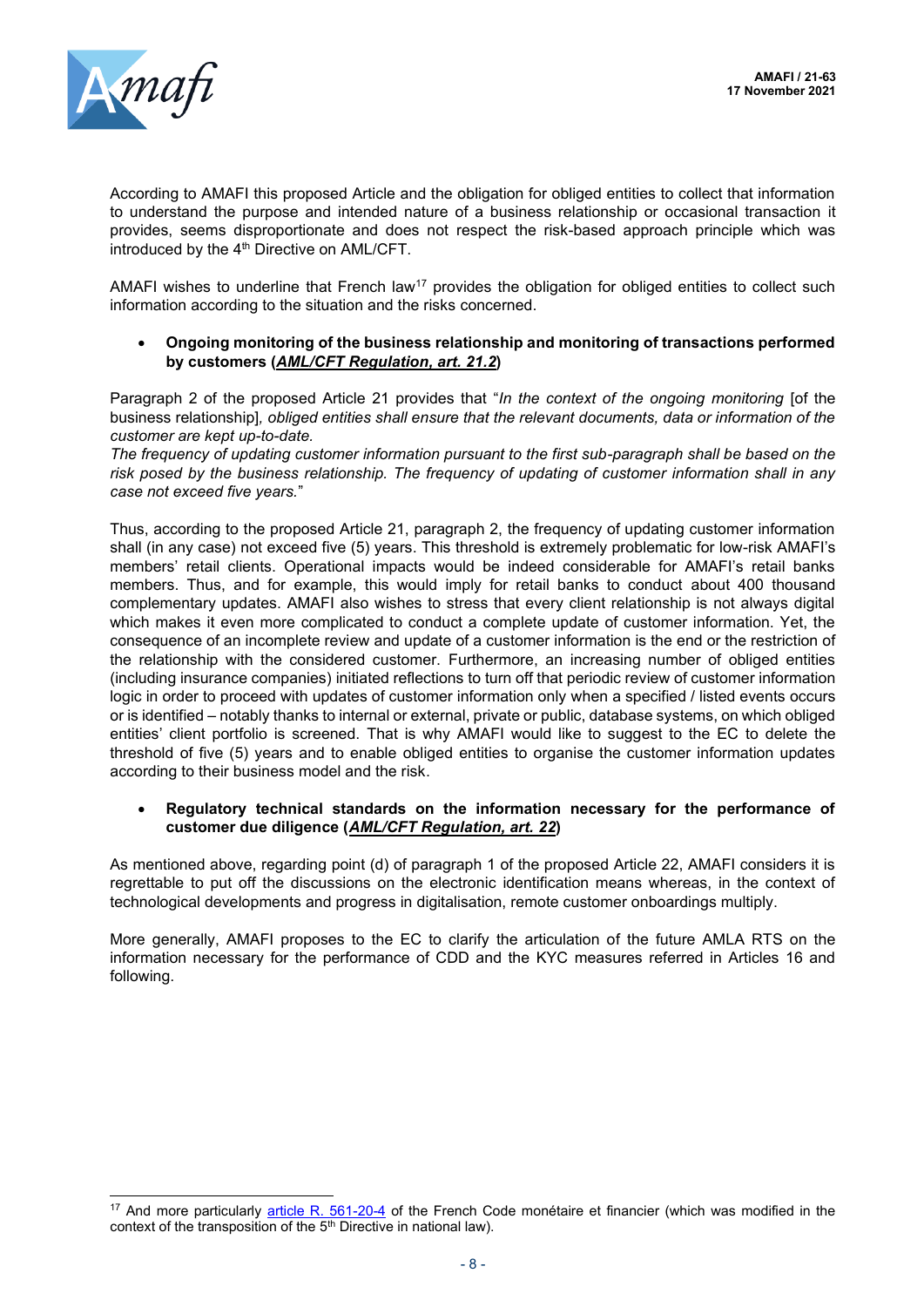

#### • **Third-country policy and ML/FT threats from outside the Union (***AML/CFT Regulation, Chapter III, Section 2, arts. 23 to 26***)**

The proposed Articles 23 to 26 of the EC's proposal for a Regulation on AML/CFT create categories of third countries based on their AML frameworks, with different corresponding obligations for obliged entities:

- *Third countries with significant strategic deficiencies in their national AML/CFT regimes<sup>18</sup>* would be designated as "high-risk third countries" (in a European "black list") identified in delegated acts (DAs) adopted by the EC taking notably into account of the FATF<sup>19</sup> assessment<sup>20</sup> (see AML/CFT *Regulation, art. 23.3*). Obliged entities shall apply enhanced CDD for transactions involving persons from these third countries.
- *Third countries with compliance weaknesses in their national AML/CFT regime<sup>21</sup>* would be identified in DAs adopted by the EC (in a European "grey list") taking notably into account of the FATF assessment<sup>22</sup> (see *AML/CFT Regulation, art. 24.3*). Obliged entities shall apply specific enhanced CDD identified in the DAs for transactions involving persons from these third countries.
- *Third countries posing a threat to the EU's financial system<sup>23</sup>* would be identified in DAs adopted by the EC, taking into account of "*relevant evaluations, assessments or reports drawn up by international organisations and standard setters with competence in the field of preventing* [ML/CFT]" (see *AML/CFT Regulation, art. 25.4*) and using the EC's own assessment. DAs shall also identify countermeasures and specific enhanced CDD. When drawing up the DAs, the EC may request AMLA's opinion.

As exposed in our previous answers (*AMAFI / [20-25](http://amafi.fr/download/pages/DSE9t209flAM7pbDFNMdaqyrQsYGCsZgMNw8NL5v.pdf)* and *[20-51](http://amafi.fr/download/pages/AVzO6VC1JCpwfmA3YIorqzgORBfxUEV1ceyaeoBc.pdf) / [20-52](http://amafi.fr/download/pages/qFCW3nmDpbmu5K5ro43clfSJeorMbtQJ6eVc7VYl.pdf)*), in AMAFI's view, enhanced CDD measures implemented in cases of business relationships or transactions linked with high risk third countries should be enforced through a Regulation to be harmonised and should be harmonised with FATF's recommendations. The latter was partially taken into account as the proposed future European (i and ii) "black" and "grey" lists (see *AML/CFT Regulation, arts. 23 and 24*), and (iii) list of third countries posing a threat to the EU's financial system (see *AML/CFT Regulation, art. 25*) mentioned above would more specifically consider FATF assessments (and more particularly the (iv and v) FATF's black and grey lists of third countries) whilst leaving the EC the possibility to complete or to pick / select only some of the third countries listed in the FATF's black and grey lists. In this way, obliged entities would have to consider those five (5) different European and international third countries lists. In this context, AMAFI wishes to draw the attention of the EC to the difficulty for obliged entities to implement and take into consideration so many lists in their AML/CFT framework's settings and additional measures. Therefore, AMAFI wishes to suggest to the EC to align the future European "black" and "grey" lists with the FATF's "black" and "grey" lists. Thus, obliged entities could focus on taking into consideration and implementing at least one EC's lists: the proposed list of third countries posing a threat to the EU's financial system stated in the proposed Article 25 of EC's proposal for an AML/CFT Regulation.

Then, as exposed in our previous answers (*AMAFI / [20-25](http://amafi.fr/download/pages/DSE9t209flAM7pbDFNMdaqyrQsYGCsZgMNw8NL5v.pdf)* and *[20-51](http://amafi.fr/download/pages/AVzO6VC1JCpwfmA3YIorqzgORBfxUEV1ceyaeoBc.pdf) / [20-52](http://amafi.fr/download/pages/qFCW3nmDpbmu5K5ro43clfSJeorMbtQJ6eVc7VYl.pdf)*), for the same purposes of allowing obliged entities to allocate their resources all the more efficiently, AMAFI proposes to the EC to considers the opportunity to establish a "white list" of low-risk third countries at European level. That would indeed facilitate business relationships with third countries imposing equivalent requirements and participate in a better efficiency of the EU AML/CFT framework. Consequently, it would be welcomed if the EU was considering establishing a list of third countries which would impose equivalent requirements to those laid down in the EU AML/CFT framework.

<sup>18</sup> See *AML/CFT Regulation, Chapter III, Section 2, art. 23*.

<sup>19</sup> The Financial Action Task Force - FATF.

<sup>&</sup>lt;sup>20</sup> More particularly, see here the FATF's List of High-Risk Jurisdictions subject to a Call for Action also called the "FATF's black list" ([link\)](https://www.fatf-gafi.org/publications/high-risk-and-other-monitored-jurisdictions/documents/call-for-action-june-2021.html).

<sup>21</sup> See *AML/CFT Regulation, Chapter III, Section 2, art. 24*.

<sup>&</sup>lt;sup>22</sup> More particularly, see here the FATF's List of Jurisdictions under Increased Monitoring, also called the "FATF's grey list" ([link\)](https://www.fatf-gafi.org/publications/high-risk-and-other-monitored-jurisdictions/documents/increased-monitoring-october-2021.html).

<sup>23</sup> See *AML/CFT Regulation, Chapter III, Section 2, art. 25*.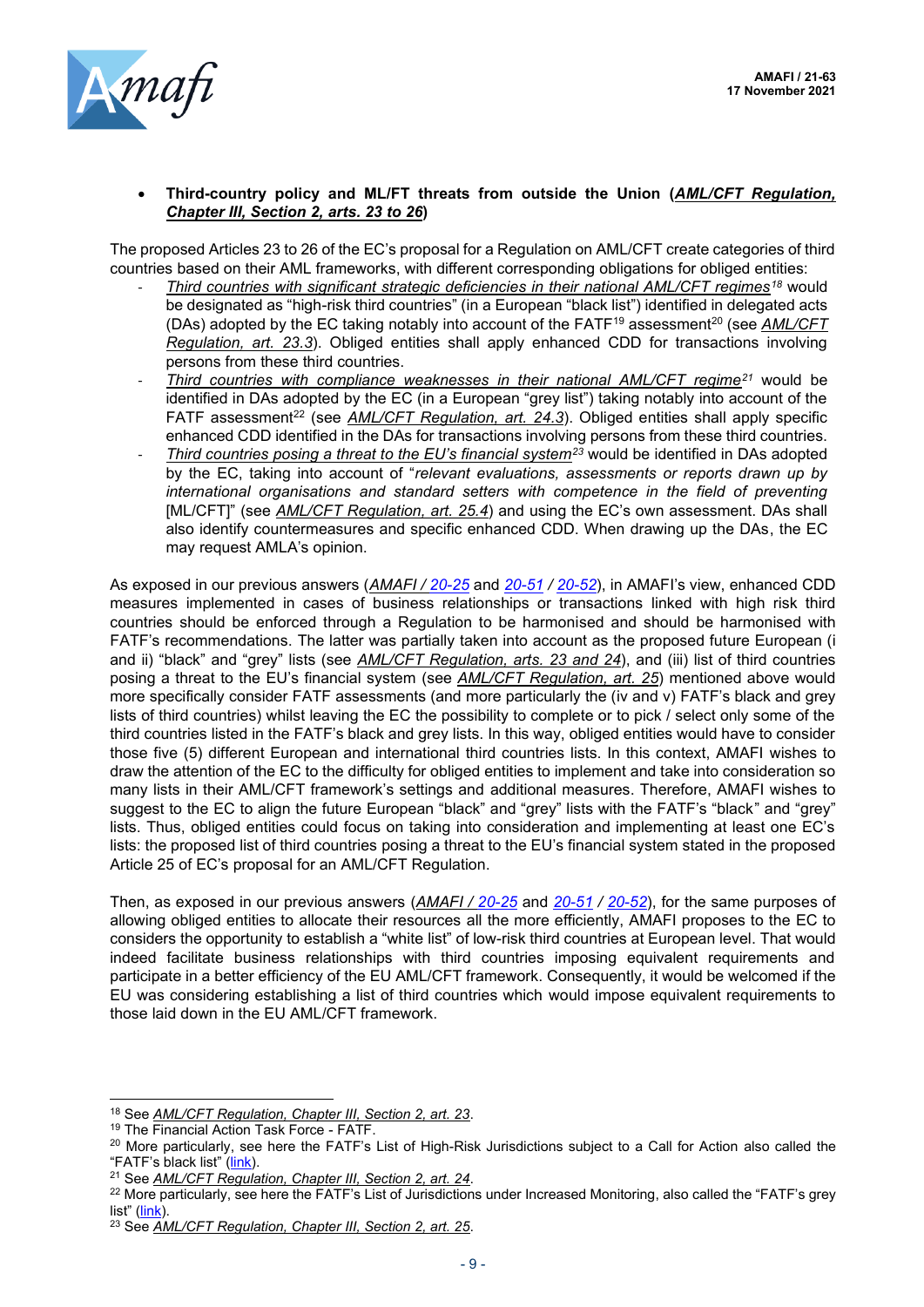#### • **Simplified customer due diligence (CDD) measures (***AML/CFT Regulation, art. 27***)**

Paragraph 4 of the proposed Article 27 provides: "*Obliged entities shall verify on a regular basis that the conditions for the application of simplified due diligence continue to exist. The frequency of such verifications shall be commensurate to the nature and size of the business and the risks posed by the specific relationship*".

AMAFI wishes to suggest to the EC to align the frequency of such verifications with the frequency of updating customer information mentioned above (as referred in *AML/CFT Regulation, art. 21.2*): i.e. delete any threshold and enable obliged entities to organise the frequency of the customer information updates and of verifying the conditions for the application of simplified due diligence according to their business model and the risks considered. Otherwise, obliged entities could have to re-open business relationship information / files in between two reviews in order to ensure the customer information are updated (for example to ensure the legal person is still regulated and / or listed), thus creating additional workload.

Furthermore, AMAFI wishes to suggest to the EC to ensure the good articulation of the EU AML/CFT framework with the national frameworks which can provide in some Member States specificities in the context of simplified CDD measures. Indeed, and for example, in France, in different cases of ML/CFT lower risks enumerated expressively and in the absence of ML/CFT suspicion<sup>24</sup>, obliged entities can, in compliance with Articles [L. 561-9 \(2°\)](https://www.legifrance.gouv.fr/codes/article_lc/LEGIARTI000020196645/2021-11-05/) and [R. 561-14-2](https://www.legifrance.gouv.fr/codes/article_lc/LEGIARTI000036822473/2021-11-05/) of the French Code monétaire et financier, apply simplified CDD measures – which means, in France, they can proceed only to the identification of the customer (and, as the case may be, of its beneficial owner) and not to the verification of its identity (it means obliged entities don't have the obligation to consult the national register of beneficial ownership information for example) when entering into a relationship with this considered customer.

#### • **Provisions regarding politically exposed persons (***AML/CFT Regulation, arts. 2 (25), and 32 to 36 included***)**

As mentioned in our previous answer (*[AMAFI / 20-51](http://amafi.fr/download/pages/AVzO6VC1JCpwfmA3YIorqzgORBfxUEV1ceyaeoBc.pdf)*) business relationships including "politically exposed persons" (PEP) can be difficult to identify by obliged entities due to diverging implementation across Member States. Indeed, even if the European definition of PEP has already been unified in the 4th Directive (see *[AMLD 4,](https://eur-lex.europa.eu/eli/dir/2015/849/oj) art. 3 (9)*), Member States were left some room for adaptation according to their specificities as functions involved within the European definition of PEP defer from one Member State to another.

Then, and also, as exposed in our previous answers (*AMAFI / [20-25](http://amafi.fr/download/pages/DSE9t209flAM7pbDFNMdaqyrQsYGCsZgMNw8NL5v.pdf)* and *[20-51](http://amafi.fr/download/pages/AVzO6VC1JCpwfmA3YIorqzgORBfxUEV1ceyaeoBc.pdf) / [20-52](http://amafi.fr/download/pages/qFCW3nmDpbmu5K5ro43clfSJeorMbtQJ6eVc7VYl.pdf)*), AMAFI considers that in order to facilitate this implementation, two solutions are possible: the first one, in the short run, is to enforce this definition through a Regulation (for harmonisation purposes); the second one, in a longer-term, could be to develop a EU register of PEP containing nominative information and fulfilled by each Member States.

If the first solution was considered by the EC as the proposal for an AML/CFT Regulation prescribes a revised EU definition of the PEP concept in point (25) of the proposed Article 2 (wider than the one provided in the 4th AML/CFT Directive), AMAFI regrets however the fact the second solution it suggested in 2020 is not mentioned in the EC's proposal for an AML/CFT Regulation. That is why, AMAFI wishes to suggest again to the EC to consider the opportunity to create a European register of PEP containing nominative information<sup>25</sup> to facilitate the identification of PEP by regulated entities. Moreover, it is worth noting that this creation would allow regulated entities to allocate their resources more efficiently. Finally, and as already mentioned above, AMAFI supports the importance of its proposal coordination with data protection requirements<sup>26</sup> in order to prevent any infringements.

<sup>&</sup>lt;sup>24</sup> See more particularly Article[s R. 561-15](https://www.legifrance.gouv.fr/codes/article_lc/LEGIARTI000041592300/) and [R. 561-16](https://www.legifrance.gouv.fr/codes/article_lc/LEGIARTI000036824679/2021-11-05/) of the French Code monétaire et financier.

<sup>25</sup> It should be noted that some Member States have already structured their own central register (*e.g.* Italy) which should serve the EC usefully as examples to improve.

 $26$  And more particularly with the General Data Protection Regulation (GDPR) – see above.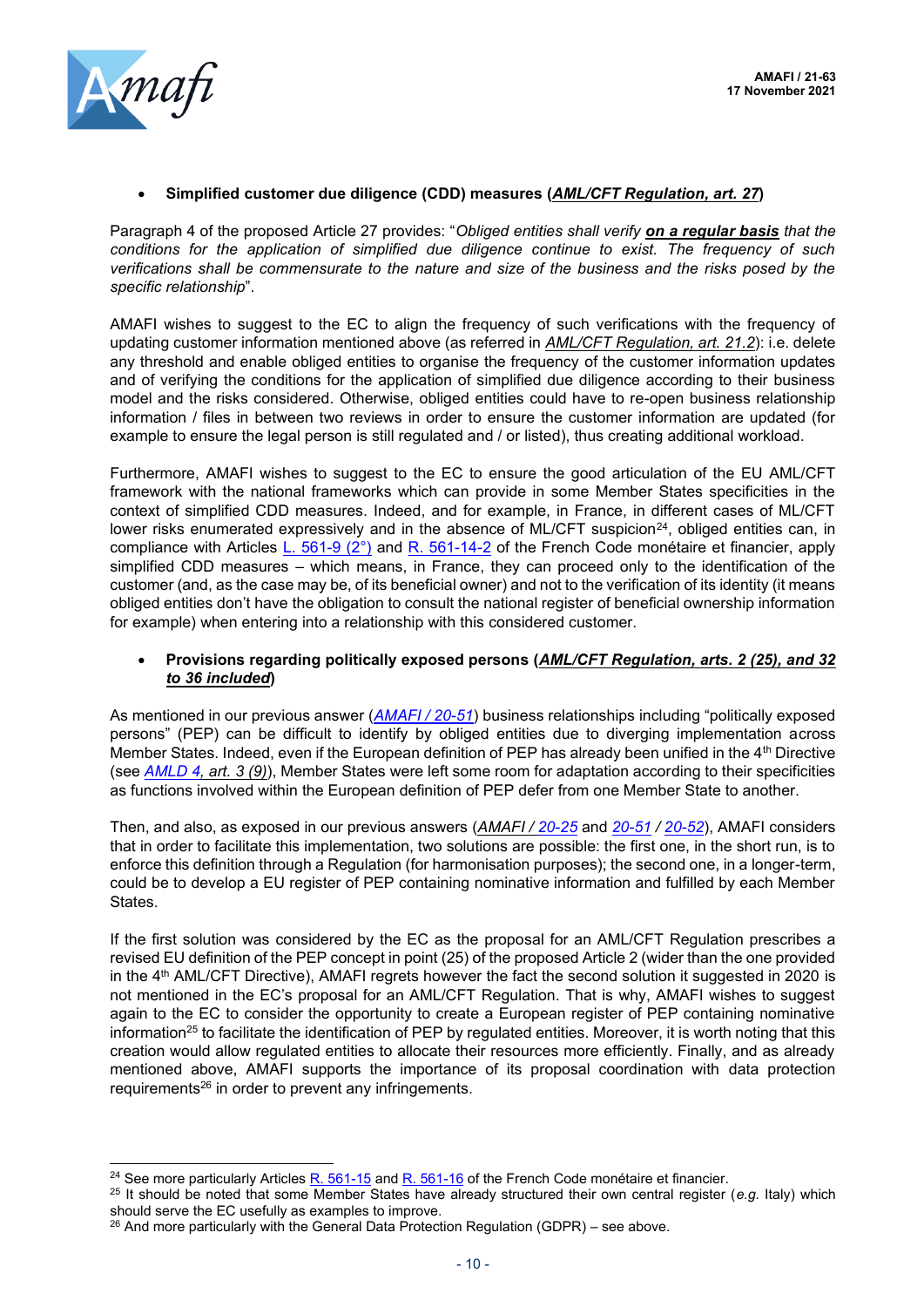

#### • **Provisions regarding performance by third parties (***AML/CFT Regulation, Section 6, arts. 38 to 41 included***)**

Regarding the proposed Article 39 on the process of reliance on another obliged entity, its paragraph 3 provides: "*The information referred to in paragraphs 1 and 2 shall be provided by the obliged entity relied upon without delay and in any case within five working days*".

AMAFI considers the delay of five (5) working days to provide such information is too short in practice for obliged entities. That is why AMAFI wishes to suggest to the EC to extend that time limit to ten (10) working days.

Then, paragraph 1 of the proposed Article 40 about outsourcing provides: "*Obliged entities may outsource tasks deriving from requirements under this Regulation for the purpose of performing customer due diligence to an agent or external service provider, whether a natural or legal person, with the exception of natural or legal persons residing or established in third countries identified pursuant to Section 2 of this Chapter.* (…)".

AMAFI considers it would be relevant and appropriate to provide for an exception to the prohibition (provided in the first subparagraph of the proposed Article 40.1) for obliged entities to outsource such tasks to an agent or external service provider, established in a third country identified according to the EC's assessment (*AML/CFT Regulation, Chapter III, Section 2*), in order to authorise the outsourcing of those tasks within a group. And more particularly to natural or legal persons corresponding to natural persons working in / for a branch of the group or to (a) branch(es) established in those third countries. Thus, and in line with paragraph 4 of the proposed Article 38, AMAFI wishes to propose to the EC to enable obliged entities to outsource tasks deriving from requirements under this proposal for an AML/CFT Regulation for the purpose of performing CDD to a natural or legal person, part of the same group but established in those third countries.

# **Reporting obligations (***AML/CFT Regulation, Chapter V***)**

### • **Reporting of suspicious transactions (***AML/CFT Regulation, art. 50***)**

Paragraph 1 of the proposed Article 50 provides that "*Obliged entities shall report to the FIU all suspicious transactions, including attempted transactions.*

*Obliged entities, and, where applicable, their directors and employees, shall cooperate fully by promptly: (a) reporting to the FIU, on their own initiative, where the obliged entity knows, suspects or has reasonable grounds to suspect that funds, regardless of the amount involved, are the proceeds of criminal activity or are related to terrorist financing, and by responding to requests by the FIU for additional information in such cases;* 

*(b) providing the FIU directly, at its request, with all necessary information.* 

*For the purposes of points (a) and (b), obliged entities shall reply to a request for information by the FIU within 5 days. In justified and urgent cases, FIUs shall be able to shorten such a deadline to 24 hours.*"

AMAFI considers the deadlines imposed to obliged entities to reply to any FIU's request in the context of suspicious transactions, provided in the last subparagraph of the proposed Article 50.1, are very short. AMAFI wishes to suggest to the EC to leave to the FIUs the possibility to fix such deadline on a case-bycase basis, and in justified and urgent cases, to shorten that deadline to not less than 48 hours.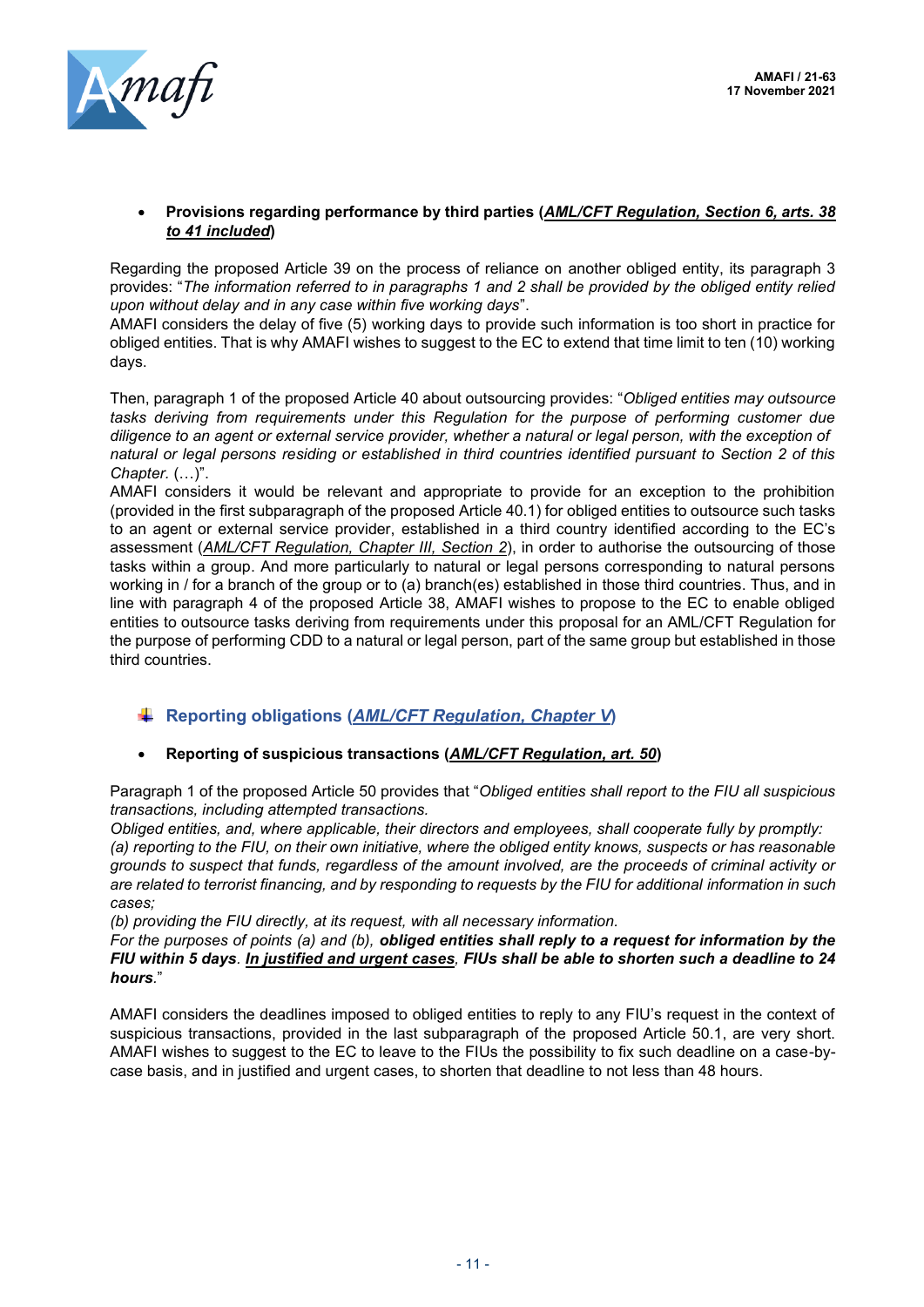

#### 4. **Summary of AMAFI's additional proposals**

Considering the scope of the EC's proposal for a Regulation on AML/CFT, and as stated above, AMAFI believes that the following issues should be considered by the EC to allow obliged entities to allocate their resources more efficiently:

- (1) **Establishment of a "whitelist" of low-risk third countries at European level**: in order to facilitate business relationships with third countries imposing equivalent requirements and for better efficiency of EU AML/CFT framework, it would be welcomed if the EU was considering establishing a list of third countries which impose equivalent requirements to those laid down in the EU AML/CFT framework.
- (2) **Creating a consolidated European central register of named Political Exposed Persons** to facilitate the identification of PEP by regulated entities and allow them to allocate their resources more efficiently.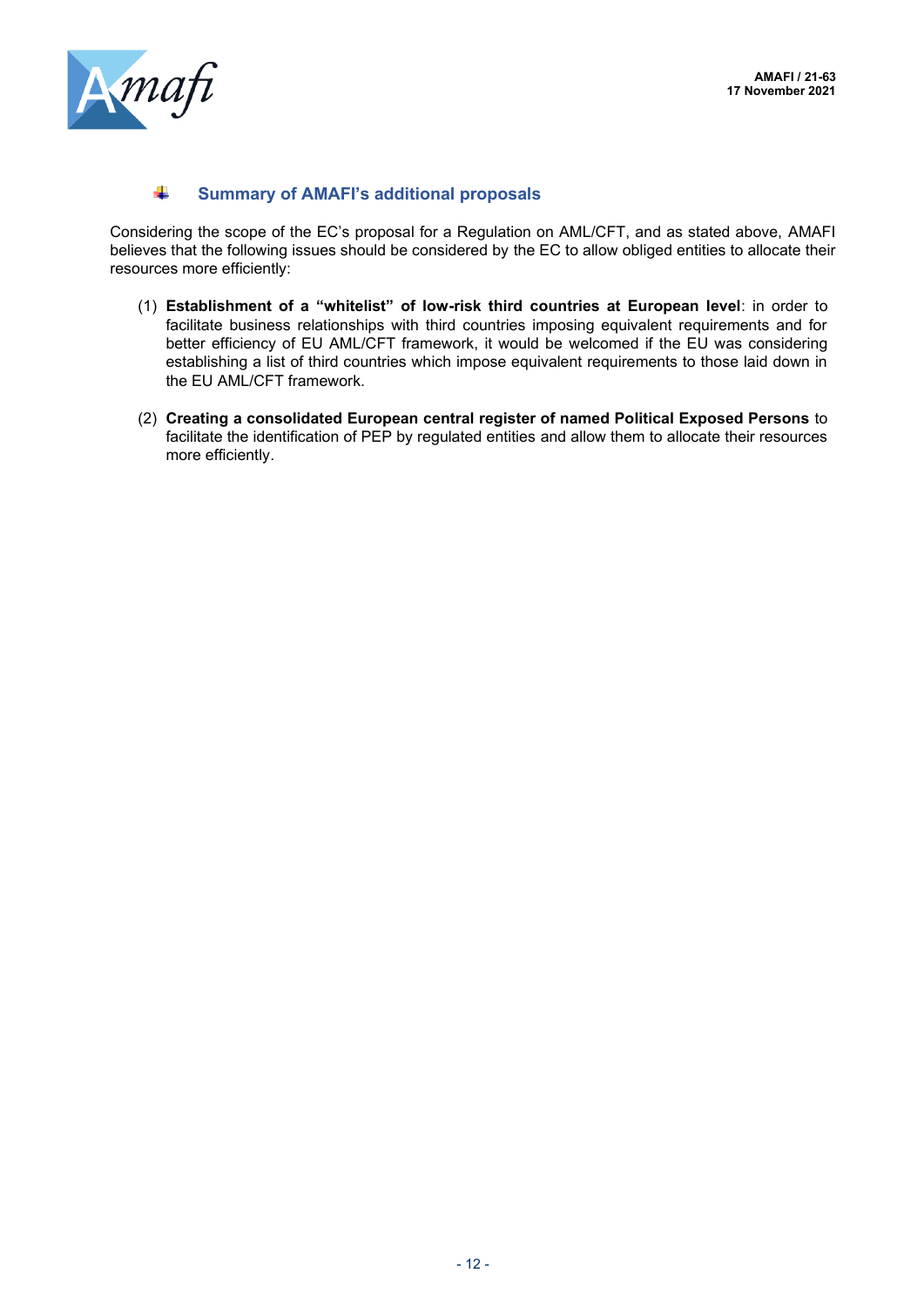

# **EUROPEAN COMMISSION'S PROPOSAL FOR A 6 TH DIRECTIVE ON AML/CFT**

AMAFI wishes to draw the attention of the European Commission on the following subjects:

# **Beneficial ownership registers (***AMLD 6, Chapter II***)**

• **Provisions relating to the interconnection of Member States' central registers holding beneficial ownership information (***AML/CFT Regulation, art. 48; AMLD 6, recital (36) and following., Chapter II, arts. 10 to 13 included***)**

As exposed in our previous answers (*AMAFI / [20-25](http://amafi.fr/download/pages/DSE9t209flAM7pbDFNMdaqyrQsYGCsZgMNw8NL5v.pdf)* and *[20-51](http://amafi.fr/download/pages/AVzO6VC1JCpwfmA3YIorqzgORBfxUEV1ceyaeoBc.pdf)*), and mentioned above, in AMAFI's view, a prompt delivery of the EU consolidated beneficial ownership register gathering the information hold in the 28 different central national registers would considerably facilitate the application of customer due diligence measures and would allow obliged entities to allocate their resources more efficiently.

As noted above, the EC's proposal for a 6<sup>th</sup> AML/CFT Directive provides a whole Chapter on the registers and dedicated section on beneficial ownership registers and their access rules (see below: *AMLD 6, Chapter II, Section I, arts 10 to 13 included*), and even if the proposed Article 10 of the 6<sup>th</sup> AML/CFT Directive proposal provides for the empowerment of the EC to adopt implementing acts in the matter (it unfortunately only targets the format for the submission of beneficial ownership information to the central register – see *AMLD 6, art. 10.4*); AMAFI regrets the provisions regarding the interconnection of Member States' central registers holding beneficial ownership information through the European Central Platform established by Directive (EU) 2017/1132<sup>27</sup>, are not provided in the EC's proposal for an AML/CFT Regulation of direct application, or at least in a dedicated delegated regulation of direct application for its prompt delivery. That would indeed and thus participate to legal and regulatory stability in the matter, and that it would foster harmonisation.

• **Reporting of discrepancies between beneficial ownership information held in the central registers and beneficial ownership information available to obliged entities (***AMLD 6, recitals 23-25, art. 10 par. 5 and 6***)**

Paragraphs 5 and 6 of the proposed Article 10 provide that "*Member States shall require that the beneficial ownership information held in the central registers is adequate, accurate and up-to-date. For that purpose, Member State shall apply at least the following requirements:*

*(a)obliged entities shall report to the entity in charge of the central registers any discrepancies they find between the beneficial ownership information available in the central registers and the beneficial ownership information available to them pursuant to Article 18 of Regulation [please insert reference – proposal for Anti-Money Laundering Regulation].* (…)

*Member States shall require that the reporting of discrepancies* (…) *takes place within 14 calendar days after detecting the discrepancy. In cases of lower risk to which measures under Section 3 of Chapter III of Regulation [please insert reference – proposal for Anti-Money Laundering Regulation] apply, Member States may allow obliged entities to request the customer to rectify discrepancies of a technical nature that do not hinder the identification of the beneficial owner(s) directly with the entity in charge of the central registers.*"

AMAFI considers regulating the reporting of discrepancies within a 14 calendar days deadline after detecting the discrepancy can be risky. All the more so as we do not have the necessary distance to evaluate / assess if that deadline is sufficient or not; AMAFI wishes to suggest to the EC to extend that time limit to thirty (30) calendar days.

<sup>&</sup>lt;sup>27</sup> [Directive \(EU\)](https://eur-lex.europa.eu/legal-content/en/TXT/?uri=CELEX:32017L1132) 2017/1132 of the European Parliament and of the Council of 14 June 2017 relating to certain aspects of company law.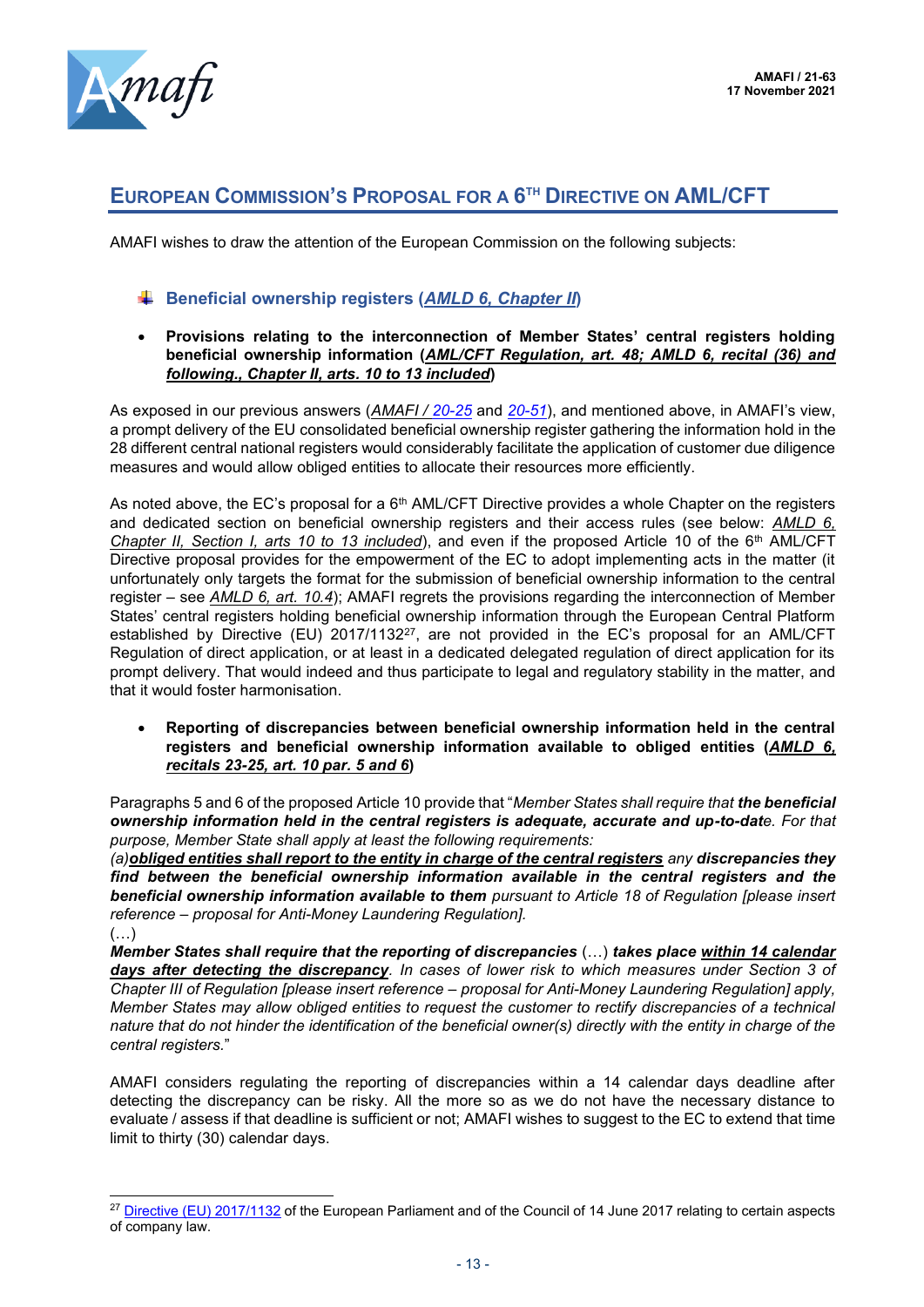

Finally, AMAFI regrets the "discrepancy" concept is not clarified in the EC's proposal for a 6th AML/CFT Directive while there is an important necessity of a harmonised European procedure of reporting of discrepancies between beneficial ownership information held in the central registers and beneficial ownership information available to obliged entities. That is why, and in connection with the above, AMAFI regrets the provisions regarding the reporting of discrepancies between beneficial ownership information held in the central registers and beneficial ownership information available to obliged entities, are not provided in the EC's proposal for an AML/CFT Regulation of direct application or at least in a dedicated delegated regulation of direct application, and for legal and regulatory stability in the matter.

# **Anti-money laundering supervision (***AMLD 6, Chapter IV, Section 4***)**

### • **Scope of application of administrative sanctions and measures (***AMLD 6, art. 39.3***)**

Paragraph 3 of the proposed Article 39 provides: "*In the event of a breach of Regulation [please insert reference – proposal for Anti-Money Laundering Regulation - COM/2021/420 final], Member States shall ensure that where obligations apply to legal persons, administrative sanctions and measures can be applied to the senior management and to other natural persons who under national law are responsible for the breach*.

*Member States shall ensure that where supervisors identify breaches which are subject to criminal sanctions, they inform the authorities competent for investigating and prosecuting criminal activities in a timely manner*."

For clarity and rational purposes, AMAFI wishes to suggest to the EC to specify the "*other natural persons*" which are mentioned in the first subparagraph of the proposed Article 39.3 only concerns the non-financial professions referred in point 3 of the proposed Article 3 of the EC's proposal for an AML/CFT Regulation.

• **Publication of administrative sanctions and measures (***AMLD 6, art. 42.1***)**

Paragraph 1 of the proposed Article 42 provides: "*Member States shall ensure that a decision imposing an*  administrative sanction or measure for breach of Regulation [please insert reference – proposal for Anti-*Money Laundering Regulation - COM/2021/420 final] against which there is no appeal shall be published by the supervisors on their official website immediately after the person sanctioned is informed of that decision. The publication shall include at least information on the type and nature of the breach and the identity of the persons responsible. Member States shall not be obliged to apply this subparagraph to decisions imposing measures that are of an investigatory nature.*

*Where the publication of the identity of the persons responsible as referred to in the first subparagraph or the personal data of such persons is considered by the supervisors to be disproportionate following a caseby-case assessment, or where publication jeopardises the stability of financial markets or an on-going investigation, supervisors shall:*

*(a)delay the publication of the decision to impose an administrative sanction or measure until the moment at which the reasons for not publishing it cease to exist;*

*(b)publish the decision to impose an administrative sanction or measure on an anonymous basis in a manner in accordance with national law, if such anonymous publication ensures an effective protection of the personal data concerned; in that case, the publication of the relevant data may be postponed for a*  reasonable period of time if it is provided that within that period the reasons for anonymous publication shall *cease to exist;*

*(c)not publish the decision to impose an administrative sanction or measure at all in the event that the options set out in points (a) and (b) are considered insufficient to ensure one of the following:*

*(i) that the stability of financial markets would not be put in jeopardy;*

*(ii) the proportionality of the publication of the decision with regard to measures which are deemed to be of a minor nature*."

AMAFI's members wish to request the EC to delete the terms "*and the identity of the persons responsible*" provided in the first subparagraph of the proposed Article 42.1 stated above.